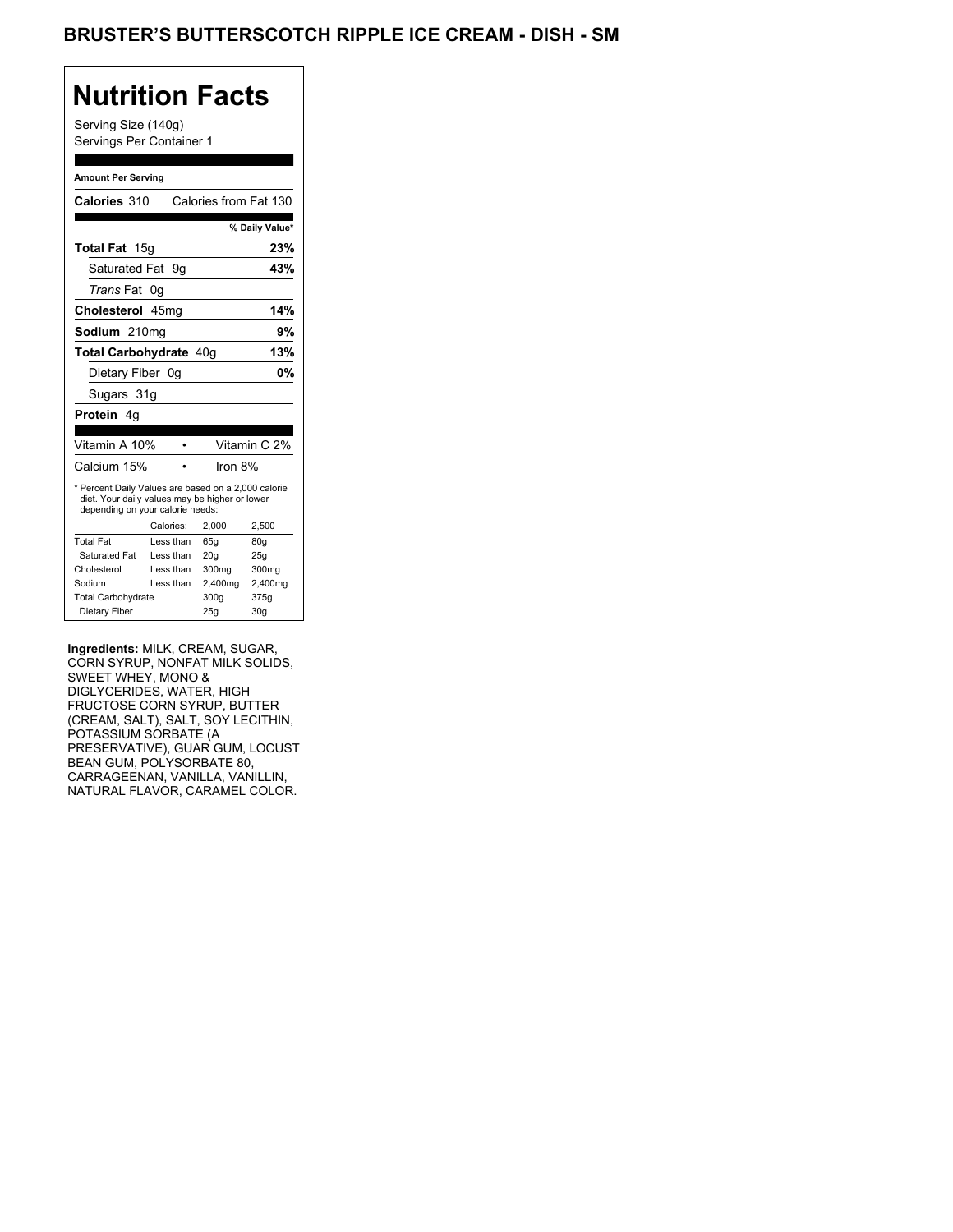## BRUSTER'S BUTTERSCOTCH RIPPLE ICE CREAM - DISH - REG

### Nutrition Facts Serving Size (210g) Servings Per Container 1 Amount Per Serving Calories 470 Calories from Fat 200 % Daily Value\* Total Fat 22g 34% Saturated Fat 13g 65% Trans Fat 0g Cholesterol 65mg 22% Sodium 310mg 13% Total Carbohydrate 61g 20% Dietary Fiber 0g 0% Sugars 47g Protein 6g Vitamin A 15% • Vitamin C 4%

Calcium 20% • Iron 10% \* Percent Daily Values are based on a 2,000 calorie diet. Your daily values may be higher or lower depending on your calorie needs: Calories: 2,000 2,500 Total Fat Less than 65g 80g<br>Saturated Fat Less than 20g 25g Saturated Fat Less than 20g Cholesterol Less than 300mg 300mg<br>Sodium Less than 2,400mg 2,400mg Less than  $2,400$ mg  $2,400$ <br>te  $300g$   $375g$ 

Dietary Fiber 25g 30g

Total Carbohydrate

Ingredients: MILK, CREAM, SUGAR, CORN SYRUP, NONFAT MILK SOLIDS, SWEET WHEY, MONO & DIGLYCERIDES, WATER, HIGH FRUCTOSE CORN SYRUP, BUTTER (CREAM, SALT), SALT, SOY LECITHIN, POTASSIUM SORBATE (A PRESERVATIVE), GUAR GUM, LOCUST BEAN GUM, POLYSORBATE 80, CARRAGEENAN, VANILLA, VANILLIN, NATURAL FLAVOR, CARAMEL COLOR.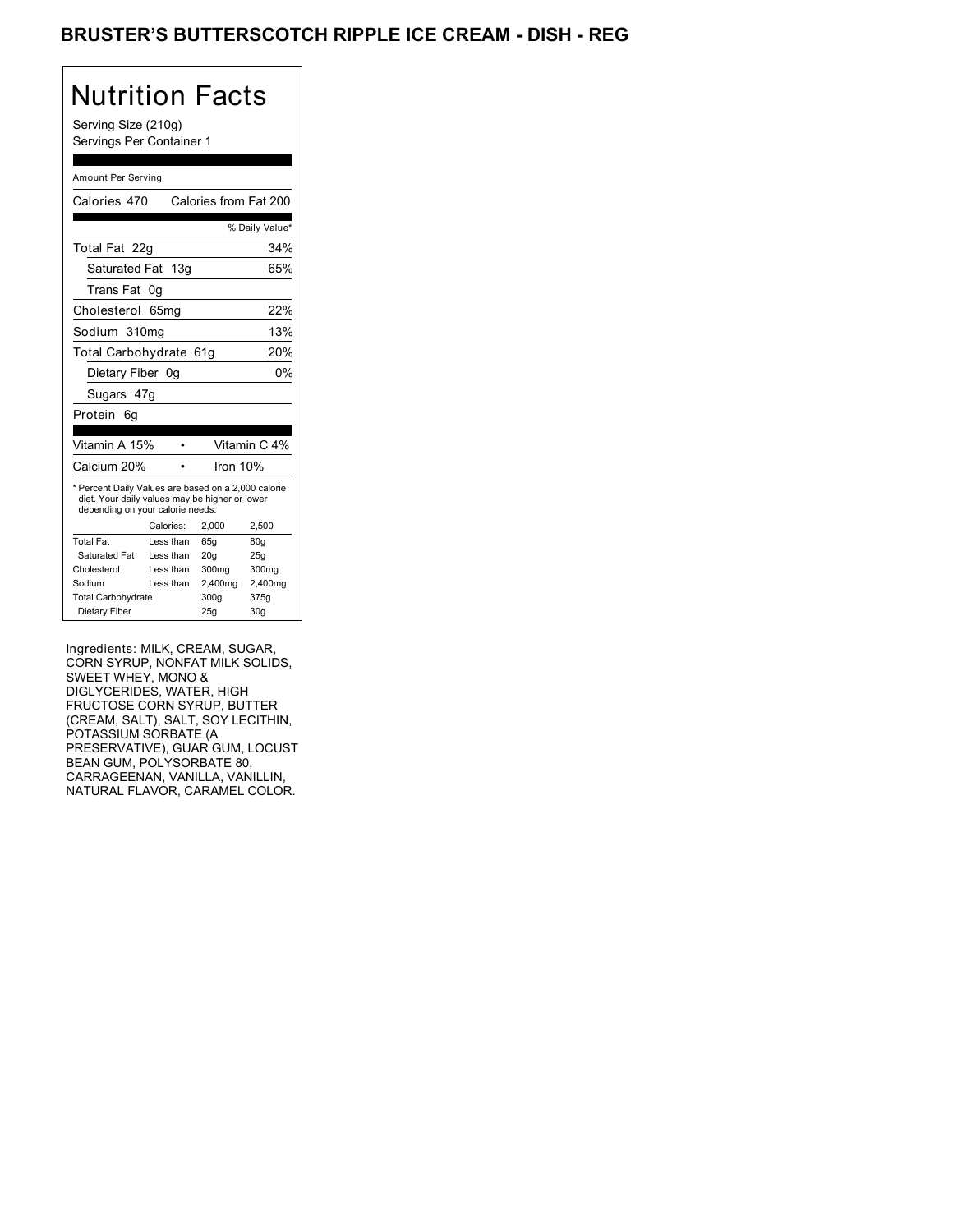## BRUSTER'S BUTTERSCOTCH RIPPLE ICE CREAM - DISH - LG

# Nutrition Facts

Serving Size (280g) Servings Per Container 1

#### Amount Per Serving

| Calories 620                                                                                                                              |           | Calories from Fat 270 |                |
|-------------------------------------------------------------------------------------------------------------------------------------------|-----------|-----------------------|----------------|
|                                                                                                                                           |           |                       | % Daily Value* |
| Total Fat 30q                                                                                                                             |           |                       | 46%            |
| Saturated Fat 17g                                                                                                                         |           |                       | 87%            |
| Trans Fat                                                                                                                                 | 0g        |                       |                |
| Cholesterol 85mg                                                                                                                          |           |                       | 29%            |
| Sodium 410mg                                                                                                                              |           |                       | 17%            |
| Total Carbohydrate 81g                                                                                                                    |           |                       | 27%            |
| Dietary Fiber 0g                                                                                                                          |           |                       | 0%             |
| Sugars 63g                                                                                                                                |           |                       |                |
| Protein<br>8q                                                                                                                             |           |                       |                |
|                                                                                                                                           |           |                       |                |
| Vitamin A 20%                                                                                                                             |           |                       | Vitamin C 6%   |
| Calcium 25%                                                                                                                               |           | Iron 15%              |                |
| * Percent Daily Values are based on a 2,000 calorie<br>diet. Your daily values may be higher or lower<br>depending on your calorie needs: |           |                       |                |
|                                                                                                                                           | Calories: | 2,000                 | 2,500          |
| <b>Total Fat</b>                                                                                                                          | Less than | 65q                   | 80q            |
| <b>Saturated Fat</b>                                                                                                                      | Less than | 20q                   | 25g            |
| Cholesterol                                                                                                                               | Less than | 300mg                 | 300mg          |
| Sodium                                                                                                                                    | Less than | 2,400mg               | 2,400mg        |
| <b>Total Carbohydrate</b>                                                                                                                 |           | 300q                  | 375g           |
| Dietary Fiber                                                                                                                             |           | 25q                   | 30q            |
|                                                                                                                                           |           |                       |                |

Ingredients: MILK, CREAM, SUGAR, CORN SYRUP, NONFAT MILK SOLIDS, SWEET WHEY, MONO & DIGLYCERIDES, WATER, HIGH FRUCTOSE CORN SYRUP, BUTTER (CREAM, SALT), SALT, SOY LECITHIN, POTASSIUM SORBATE (A PRESERVATIVE), GUAR GUM, LOCUST BEAN GUM, POLYSORBATE 80, CARRAGEENAN, VANILLA, VANILLIN, NATURAL FLAVOR, CARAMEL COLOR.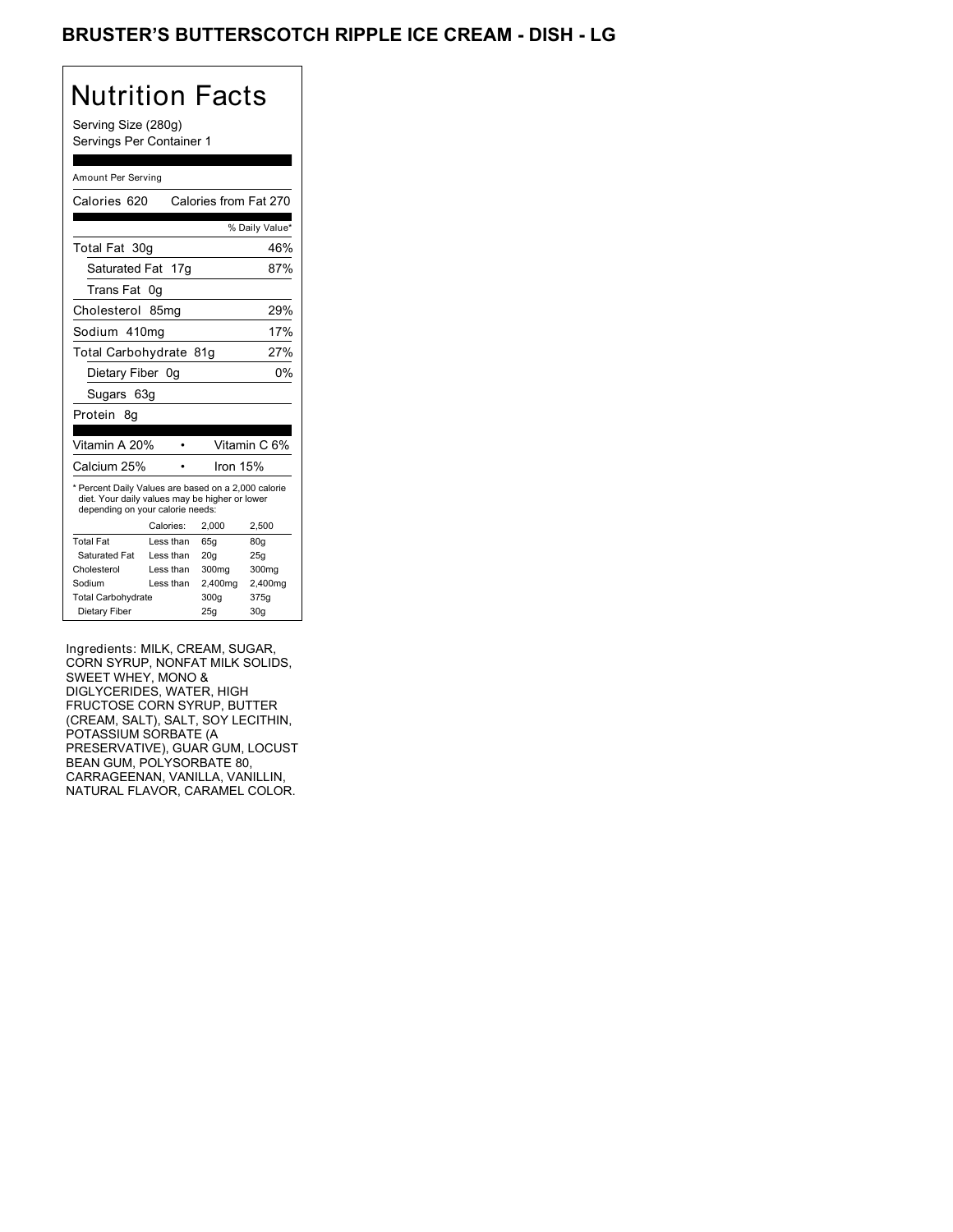## BRUSTER'S BUTTERSCOTCH RIPPLE ICE CREAM - SUGAR CONE - SM

# Nutrition Facts

Serving Size (153g) Servings Per Container 1

#### Amount Per Serving

| Calories 360           | Calories from Fat 140                               |
|------------------------|-----------------------------------------------------|
|                        | % Daily Value*                                      |
| Total Fat 15g          | 23%                                                 |
| Saturated Fat 9g       | 43%                                                 |
| Trans Fat 0g           |                                                     |
| Cholesterol 45mg       | 14%                                                 |
| Sodium 230mg           | 9%                                                  |
| Total Carbohydrate 52g | 17%                                                 |
| Dietary Fiber 0g       | 0%                                                  |
| Sugars 34g             |                                                     |
| Protein 4q             |                                                     |
|                        |                                                     |
| Vitamin A 10%          | Vitamin C 2%                                        |
| Calcium 15%            | Iron $10%$                                          |
| diet.                  | * Percent Daily Values are based on a 2,000 calorie |

Ingredients: MILK, CREAM, SUGAR, CORN SYRUP, NONFAT MILK SOLIDS, SWEET WHEY, MONO & DIGLYCERIDES, WATER, HIGH FRUCTOSE CORN SYRUP, BUTTER (CREAM, SALT), SALT, SOY LECITHIN, POTASSIUM SÓRBATE (A PRESERVATIVE), GUAR GUM, LOCUST BEAN GUM, POLYSORBATE 80, CARRAGEENAN, VANILLA, VANILLIN, NATURAL FLAVOR, CARAMEL COLOR. SUGAR CONE: ENRICHED WHEAT FLOUR (ENRICHED WITH NIACIN, REDUCED IRON, THIAMIN MONONITRATE, RIBOFLAVIN, FOLIC ACID), TAPIOCA FLOUR, SUGAR, VEGETABLE SHORTENING (SOYBEAN AND/OR CANOLA OIL, MODIFIED PALM OIL, SOY LECITHIN, AND/OR PARTIALLY HYDROGENATED SOYBEAN OIL), OAT FIBER AND/OR VEGETABLE FIBER, SALT, CARAMEL COLOR, ARTIFICIAL FLAVOR, SOY LECITHIN.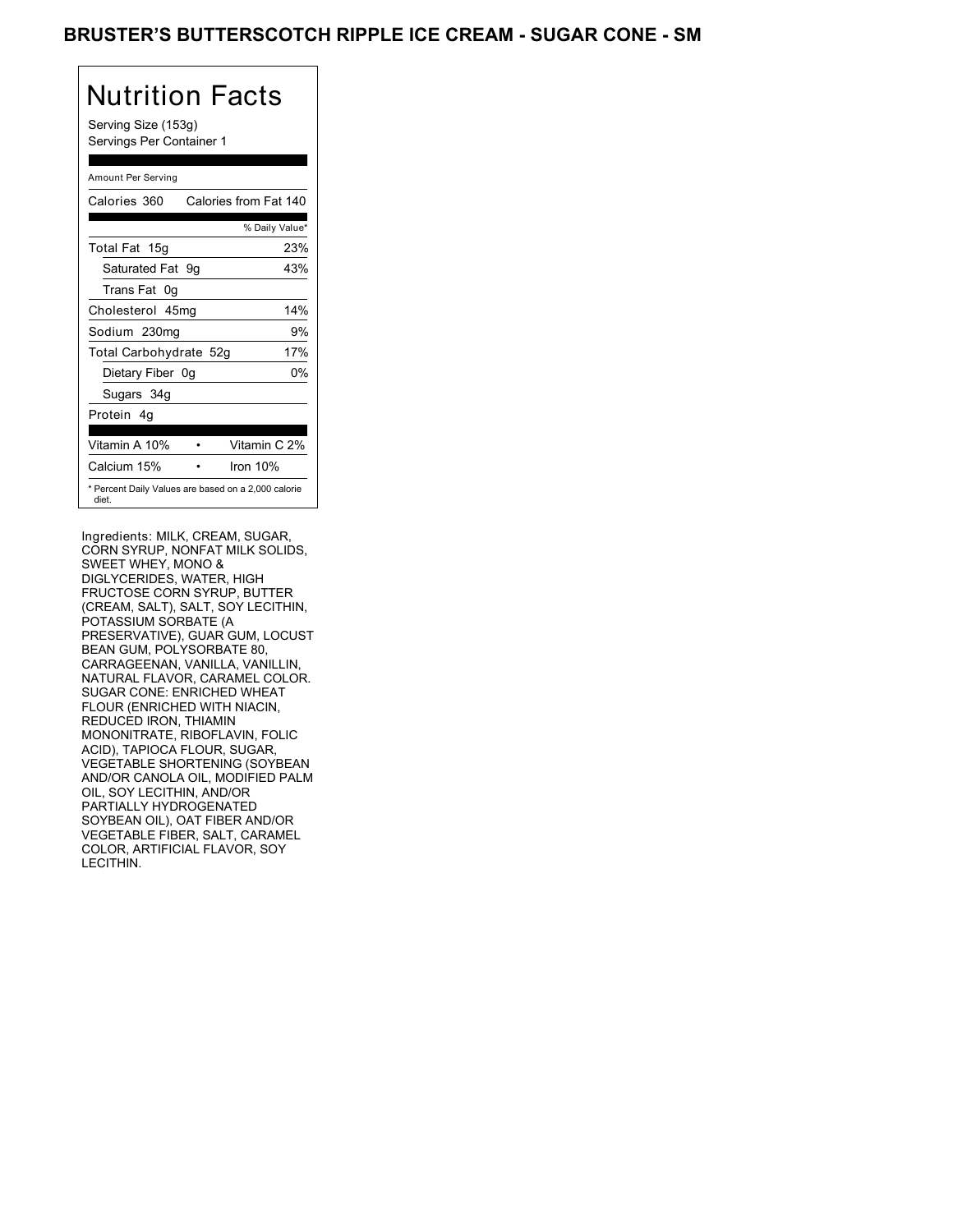## BRUSTER'S BUTTERSCOTCH RIPPLE ICE CREAM - SUGAR CONE - REG

## Nutrition Facts

Serving Size (223g) Servings Per Container 1

#### Amount Per Serving Calories 520 Calories from Fat 200 % Daily Value\* Total Fat 23g 35% Saturated Fat 13g 65% Trans Fat 0g Cholesterol 65mg 22% Sodium 330mg 14% Total Carbohydrate 73g 24% Dietary Fiber 0g 0% Sugars 50g Protein 6g Vitamin A 15% • Vitamin C 4% Calcium 20% • Iron 15% \* Percent Daily Values are based on a 2,000 calorie diet.

Ingredients: MILK, CREAM, SUGAR, CORN SYRUP, NONFAT MILK SOLIDS, SWEET WHEY, MONO & DIGLYCERIDES, WATER, HIGH FRUCTOSE CORN SYRUP, BUTTER (CREAM, SALT), SALT, SOY LECITHIN, POTASSIUM SORBATE (A PRESERVATIVE), GUAR GUM, LOCUST BEAN GUM, POLYSORBATE 80, CARRAGEENAN, VANILLA, VANILLIN, NATURAL FLAVOR, CARAMEL COLOR. SUGAR CONE: ENRICHED WHEAT FLOUR (ENRICHED WITH NIACIN, REDUCED IRON, THIAMIN MONONITRATE, RIBOFLAVIN, FOLIC ACID), TAPIOCA FLOUR, SUGAR, VEGETABLE SHORTENING (SOYBEAN AND/OR CANOLA OIL, MODIFIED PALM OIL, SOY LECITHIN, AND/OR PARTIALLY HYDROGENATED SOYBEAN OIL), OAT FIBER AND/OR VEGETABLE FIBER, SALT, CARAMEL COLOR, ARTIFICIAL FLAVOR, SOY LECITHIN.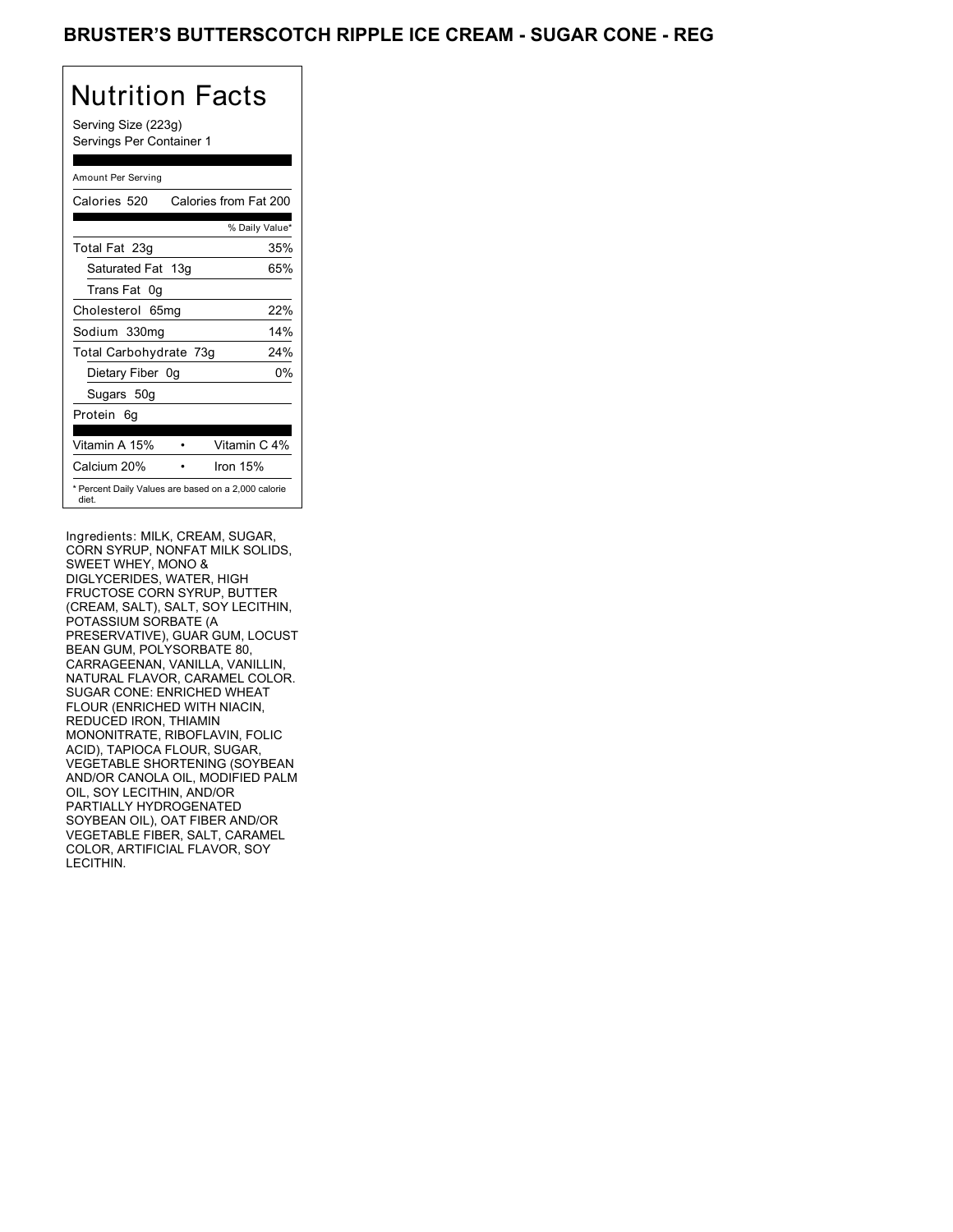## BRUSTER'S BUTTERSCOTCH RIPPLE ICE CREAM - SUGAR CONE - LG

# Nutrition Facts

Serving Size (293g) Servings Per Container 1

| Amount Per Serving                                           |                       |
|--------------------------------------------------------------|-----------------------|
| Calories 670                                                 | Calories from Fat 270 |
|                                                              | % Daily Value*        |
| Total Fat 30g                                                | 46%                   |
| Saturated Fat 17g                                            | 87%                   |
| Trans Fat<br>0g                                              |                       |
| Cholesterol 85mg                                             | 29%                   |
| Sodium 430mg                                                 | 18%                   |
| Total Carbohydrate 93g                                       | 31%                   |
| Dietary Fiber 0g                                             | 0%                    |
| Sugars 66g                                                   |                       |
| Protein<br>8g                                                |                       |
|                                                              |                       |
| Vitamin A 20%                                                | Vitamin C 6%          |
| Calcium 30%                                                  | Iron 15%              |
| * Percent Daily Values are based on a 2,000 calorie<br>diet. |                       |

Ingredients: MILK, CREAM, SUGAR, CORN SYRUP, NONFAT MILK SOLIDS, SWEET WHEY, MONO & DIGLYCERIDES, WATER, HIGH FRUCTOSE CORN SYRUP, BUTTER (CREAM, SALT), SALT, SOY LECITHIN, POTASSIUM SORBATE (A PRESERVATIVE), GUAR GUM, LOCUST BEAN GUM, POLYSORBATE 80, CARRAGEENAN, VANILLA, VANILLIN, NATURAL FLAVOR, CARAMEL COLOR. SUGAR CONE: ENRICHED WHEAT FLOUR (ENRICHED WITH NIACIN, REDUCED IRON, THIAMIN MONONITRATE, RIBOFLAVIN, FOLIC ACID), TAPIOCA FLOUR, SUGAR, VEGETABLE SHORTENING (SOYBEAN AND/OR CANOLA OIL, MODIFIED PALM OIL, SOY LECITHIN, AND/OR PARTIALLY HYDROGENATED SOYBEAN OIL), OAT FIBER AND/OR VEGETABLE FIBER, SALT, CARAMEL COLOR, ARTIFICIAL FLAVOR, SOY LECITHIN.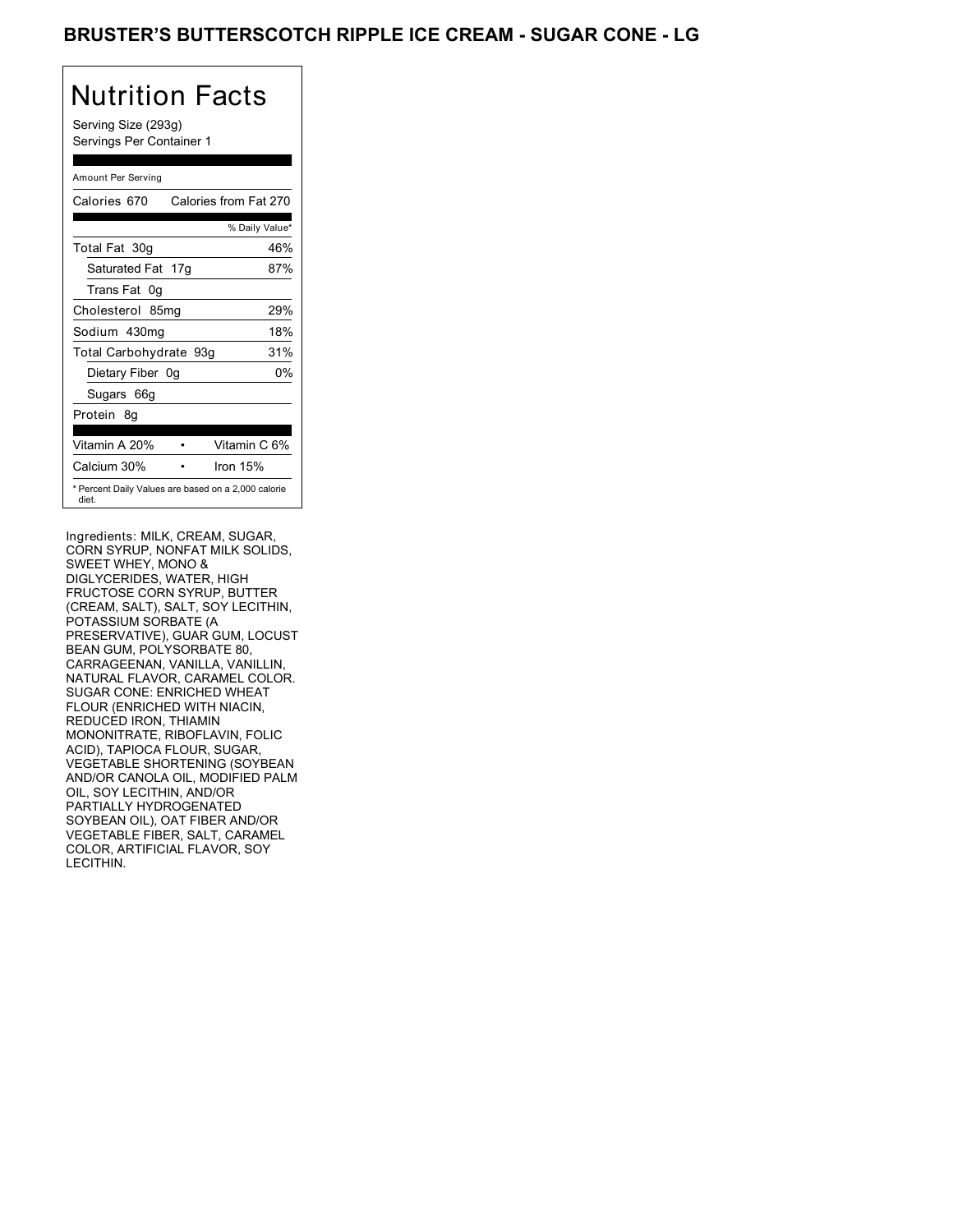## BRUSTER'S BUTTERSCOTCH RIPPLE ICE CREAM - CAKE CONE - SM

# Nutrition Facts

Serving Size (146g) Servings Per Container 1

| Amount Per Serving                                           |    |                       |
|--------------------------------------------------------------|----|-----------------------|
| Calories 330                                                 |    | Calories from Fat 130 |
|                                                              |    | % Daily Value*        |
| Total Fat 15g                                                |    | 23%                   |
| Saturated Fat 9g                                             |    | 43%                   |
| Trans Fat<br>0g                                              |    |                       |
| Cholesterol 45mg                                             |    | 14%                   |
| Sodium 220mg                                                 |    | 9%                    |
| Total Carbohydrate 45g                                       |    | 15%                   |
| Dietary Fiber                                                | 0q | 0%                    |
| Sugars 31g                                                   |    |                       |
| Protein<br>4g                                                |    |                       |
|                                                              |    |                       |
| Vitamin A 10%                                                |    | Vitamin C 2%          |
| Calcium 15%                                                  |    | Iron 10%              |
| * Percent Daily Values are based on a 2,000 calorie<br>diet. |    |                       |

Ingredients: MILK, CREAM, SUGAR, CORN SYRUP, NONFAT MILK SOLIDS, SWEET WHEY, MONO & DIGLYCERIDES, WATER, HIGH FRUCTOSE CORN SYRUP, BUTTER (CREAM, SALT), SALT, SOY LECITHIN, POTASSIUM SORBATE (A PRESERVATIVE), GUAR GUM, LOCUST BEAN GUM, POLYSORBATE 80, CARRAGEENAN, VANILLA, VANILLIN, NATURAL FLAVOR, CARAMEL COLOR. CAKE CONE: ENRICHED WHEAT FLOUR (ENRICHED WITH NIACIN, REDUCED IRON, THIAMIN MONONITRATE, RIBOFLAVIN, FOLIC ACID), TAPIOCA FLOUR, SUGAR, VEGETABLE OIL SHORTENING (SOYBEAN AND/OR CANOLA OIL, MODIFIED PALM OIL, SOY LECITHIN, AND/OR PARTIALLY HYDROGENATED SOYBEAN OIL), LEAVENING (SODIUM BICARBONATE, AMMONIUM BICARBONATE), SALT, NATURAL FLAVOR, ANNATTO (VEGETABLE COLOR).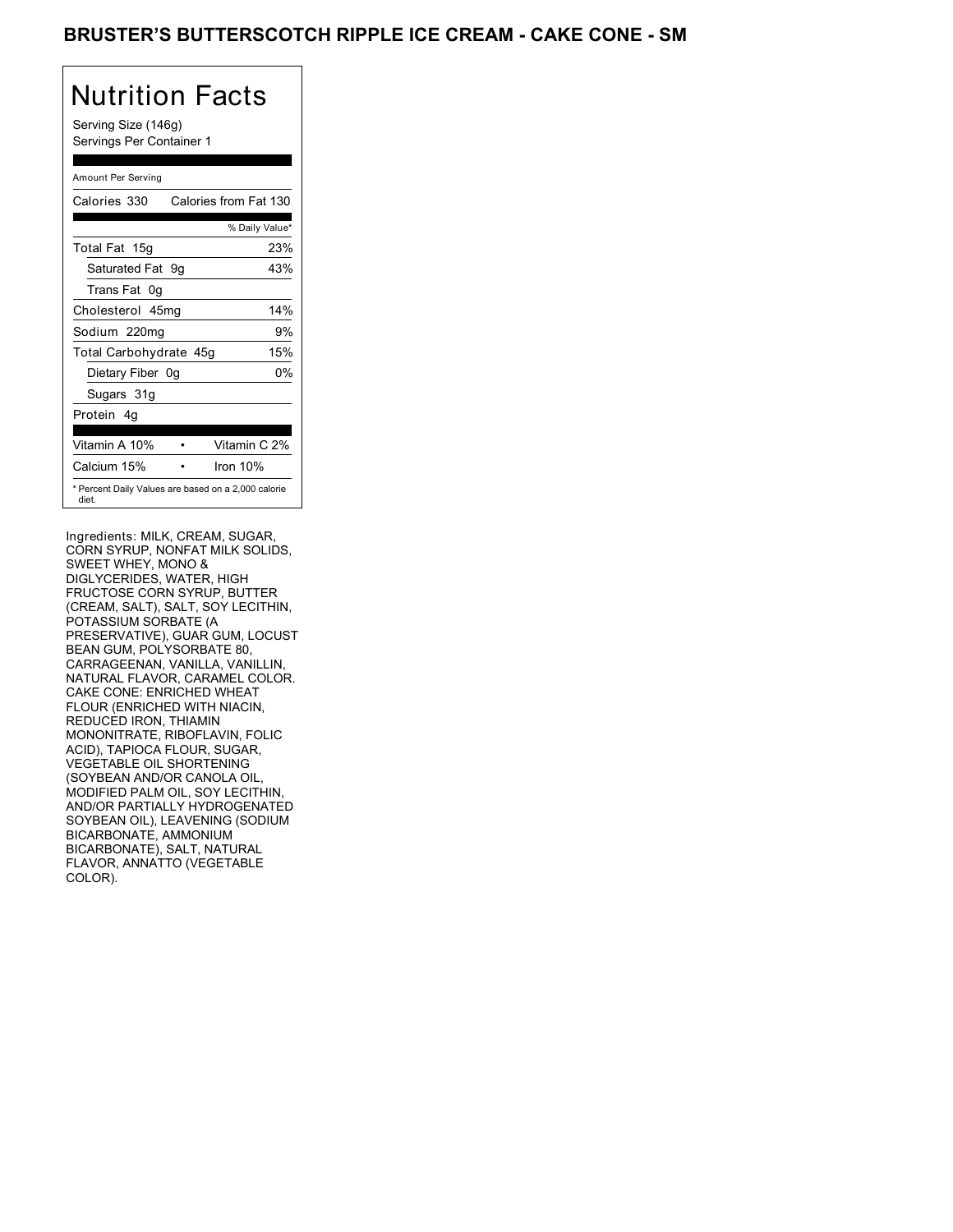## BRUSTER'S BUTTERSCOTCH RIPPLE ICE CREAM - CAKE CONE - REG

## Nutrition Facts

Serving Size (216g) Servings Per Container 1

#### Amount Per Serving Calories 490 Calories from Fat 200 % Daily Value\* Total Fat 22g 34% Saturated Fat 13g 65% Trans Fat 0g Cholesterol 65mg 22% Sodium 320mg 13% Total Carbohydrate 66g 22% Dietary Fiber 0g 0% Sugars 47g Protein 6g Vitamin A 15% • Vitamin C 4% Calcium 20% • Iron 15% \* Percent Daily Values are based on a 2,000 calorie diet.

Ingredients: MILK, CREAM, SUGAR, CORN SYRUP, NONFAT MILK SOLIDS, SWEET WHEY, MONO & DIGLYCERIDES, WATER, HIGH FRUCTOSE CORN SYRUP, BUTTER (CREAM, SALT), SALT, SOY LECITHIN, POTASSIUM SORBATE (A PRESERVATIVE), GUAR GUM, LOCUST BEAN GUM, POLYSORBATE 80, CARRAGEENAN, VANILLA, VANILLIN, NATURAL FLAVOR, CARAMEL COLOR. CAKE CONE: ENRICHED WHEAT FLOUR (ENRICHED WITH NIACIN, REDUCED IRON, THIAMIN MONONITRATE, RIBOFLAVIN, FOLIC ACID), TAPIOCA FLOUR, SUGAR, VEGETABLE OIL SHORTENING (SOYBEAN AND/OR CANOLA OIL, MODIFIED PALM OIL, SOY LECITHIN, AND/OR PARTIALLY HYDROGENATED SOYBEAN OIL), LEAVENING (SODIUM BICARBONATE, AMMONIUM BICARBONATE), SALT, NATURAL FLAVOR, ANNATTO (VEGETABLE COLOR).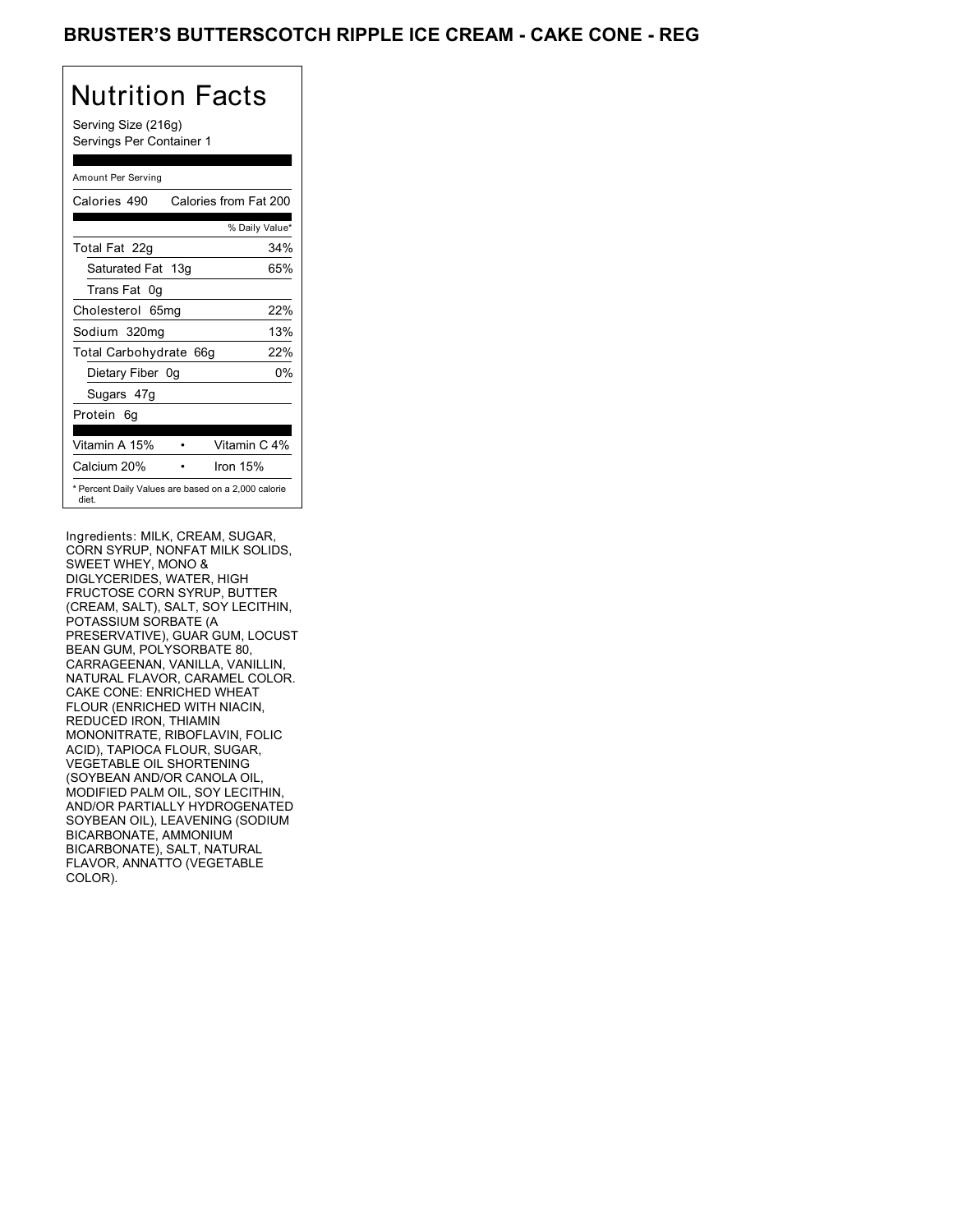## BRUSTER'S BUTTERSCOTCH RIPPLE ICE CREAM - CAKE CONE - LG

# Nutrition Facts

Serving Size (286g) Servings Per Container 1

| Amount Per Serving                                           |                       |
|--------------------------------------------------------------|-----------------------|
| Calories 650                                                 | Calories from Fat 270 |
|                                                              | % Daily Value*        |
| Total Fat 30g                                                | 46%                   |
| Saturated Fat 17g                                            | 87%                   |
| Trans Fat 0g                                                 |                       |
| Cholesterol 85mg                                             | 29%                   |
| Sodium 420mg                                                 | 18%                   |
| Total Carbohydrate 86g                                       | 29%                   |
| Dietary Fiber 0g                                             | 0%                    |
| Sugars 63g                                                   |                       |
| Protein 8q                                                   |                       |
|                                                              |                       |
| Vitamin A 20%                                                | Vitamin C 6%          |
| Calcium 25%                                                  | Iron 15%              |
| * Percent Daily Values are based on a 2,000 calorie<br>diet. |                       |

Ingredients: MILK, CREAM, SUGAR, CORN SYRUP, NONFAT MILK SOLIDS, SWEET WHEY, MONO & DIGLYCERIDES, WATER, HIGH FRUCTOSE CORN SYRUP, BUTTER (CREAM, SALT), SALT, SOY LECITHIN, POTASSIUM SORBATE (A PRESERVATIVE), GUAR GUM, LOCUST BEAN GUM, POLYSORBATE 80, CARRAGEENAN, VANILLA, VANILLIN, NATURAL FLAVOR, CARAMEL COLOR. CAKE CONE: ENRICHED WHEAT FLOUR (ENRICHED WITH NIACIN, REDUCED IRON, THIAMIN MONONITRATE, RIBOFLAVIN, FOLIC ACID), TAPIOCA FLOUR, SUGAR, VEGETABLE OIL SHORTENING (SOYBEAN AND/OR CANOLA OIL, MODIFIED PALM OIL, SOY LECITHIN, AND/OR PARTIALLY HYDROGENATED SOYBEAN OIL), LEAVENING (SODIUM BICARBONATE, AMMONIUM BICARBONATE), SALT, NATURAL FLAVOR, ANNATTO (VEGETABLE COLOR).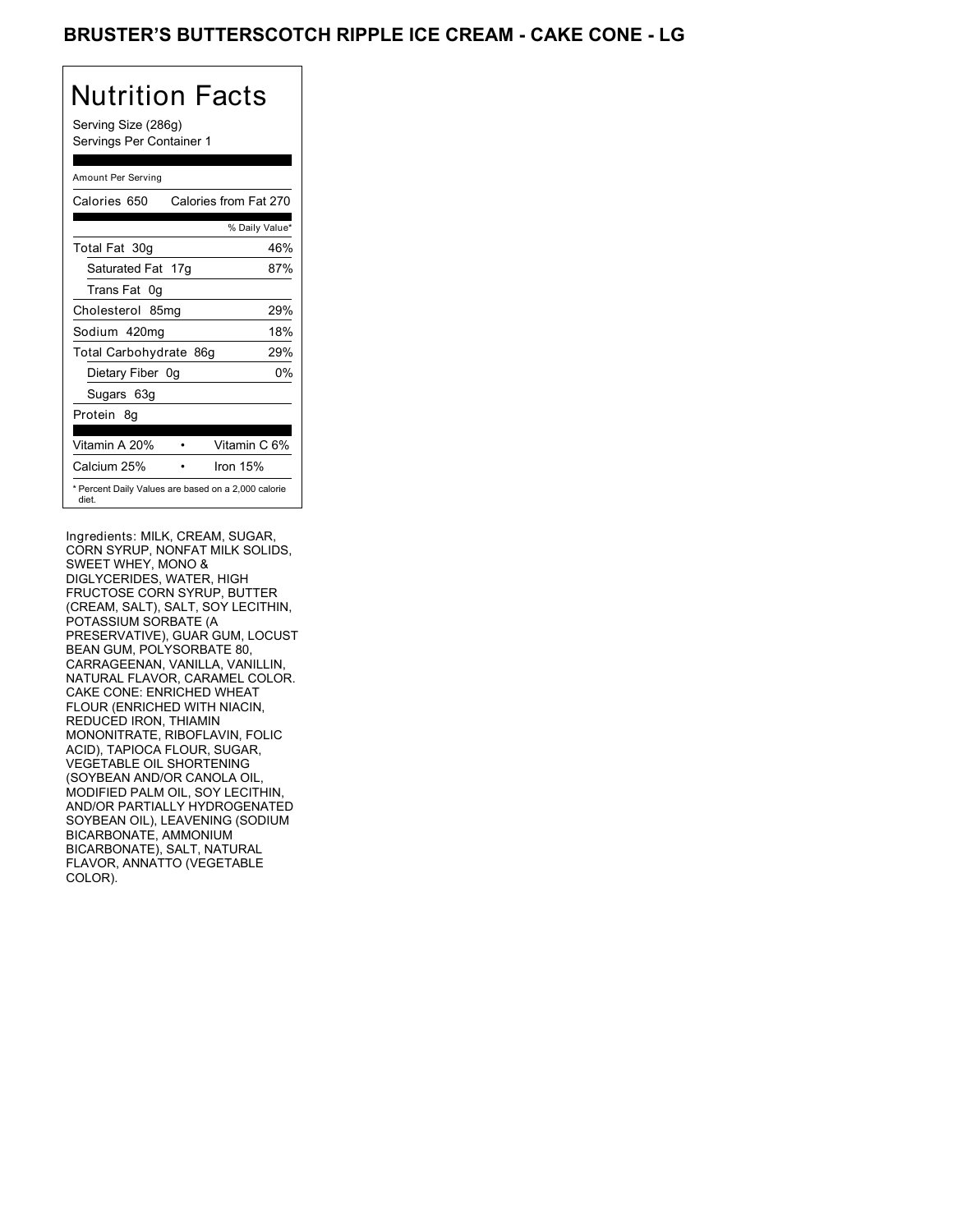## BRUSTER'S BUTTERSCOTCH RIPPLE ICE CREAM - WAFFLE CONE - SM

## Nutrition Facts

Serving Size (170g) Servings Per Container 1

#### Amount Per Serving

| Calories 440                                                 | Calories from Fat 160 |
|--------------------------------------------------------------|-----------------------|
|                                                              | % Daily Value*        |
| Total Fat 18g                                                | 28%                   |
| Saturated Fat 9g                                             | 47%                   |
| Trans Fat 0q                                                 |                       |
| Cholesterol 50mg                                             | 17%                   |
| Sodium 210mg                                                 | 9%                    |
| Total Carbohydrate 63g                                       | 21%                   |
| Dietary Fiber 0g                                             | 0%                    |
| Sugars 42g                                                   |                       |
| Protein 5g                                                   |                       |
| Vitamin A 10%                                                | Vitamin C 2%          |
| Calcium 15%                                                  | Iron 10%              |
| * Percent Daily Values are based on a 2,000 calorie<br>diet. |                       |

Ingredients: MILK, CREAM, SUGAR, CORN SYRUP, NONFAT MILK SOLIDS, SWEET WHEY, MONO & DIGLYCERIDES, WATER, HIGH FRUCTOSE CORN SYRUP, BUTTER (CREAM, SALT), SALT, SOY LECITHIN, POTASSIUM SORBATE (A PRESERVATIVE), GUAR GUM, LOCUST BEAN GUM, POLYSORBATE 80, CARRAGEENAN, VANILLA, VANILLIN, NATURAL FLAVOR, CARAMEL COLOR. WAFFLE CONE: ENRICHED BLEACHED WHEAT FLOUR (ENRICHED WITH NIACIN, REDUCED IRON, THIAMIN MONONITRATE, RIBOFLAVIN, FOLIC ACID), SUGAR, VEGETABLE SHORTENING (PARTIALLY HYDROGENATED SOYBEAN AND COTTONSEED OILS), WHOLE EGG, ARTIFICIAL FLAVOR (INCLUDING MALTODEXTRIN, MODIFIED CORNSTARCH, BUTTER, BUTTERMILK), DEXTROSE, SOY LECITHIN, ARTIFICIAL VANILLA FLAVOR.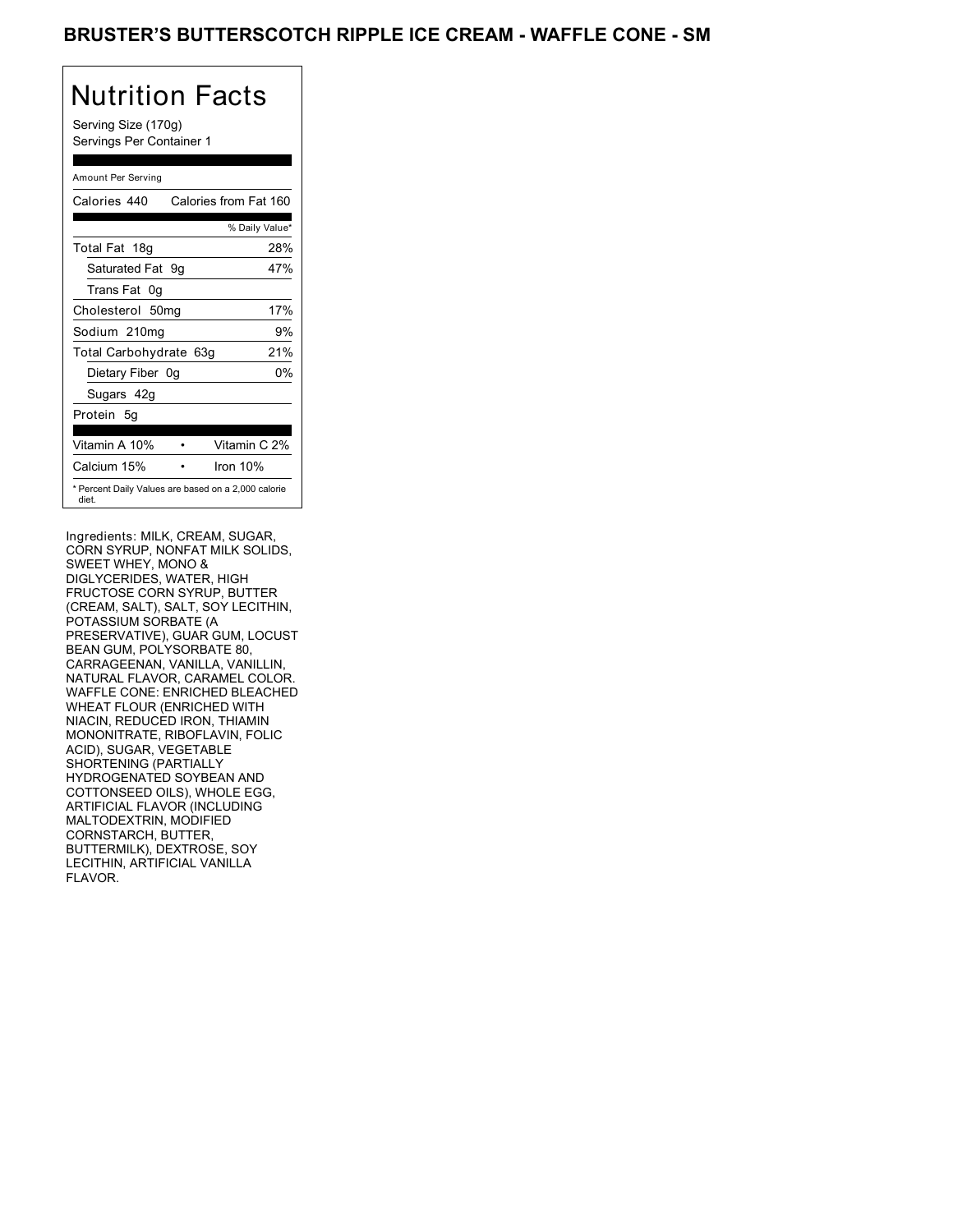## BRUSTER'S BUTTERSCOTCH RIPPLE ICE CREAM - WAFFLE CONE - REG

## Nutrition Facts

Serving Size (240g) Servings Per Container 1

#### Amount Per Serving Calories 590 Calories from Fat 230 % Daily Value\* Total Fat 25g 39% Saturated Fat 14g 69% Trans Fat 0g Cholesterol 75mg 24% Sodium 310mg 13% Total Carbohydrate 84g 28% Dietary Fiber 0g 0% Sugars 57g Protein 7g Vitamin A 15% • Vitamin C 4% Calcium 20% • Iron 15% \* Percent Daily Values are based on a 2,000 calorie diet.

Ingredients: MILK, CREAM, SUGAR, CORN SYRUP, NONFAT MILK SOLIDS, SWEET WHEY, MONO & DIGLYCERIDES, WATER, HIGH FRUCTOSE CORN SYRUP, BUTTER (CREAM, SALT), SALT, SOY LECITHIN, POTASSIUM SORBATE (A PRESERVATIVE), GUAR GUM, LOCUST BEAN GUM, POLYSORBATE 80, CARRAGEENAN, VANILLA, VANILLIN, NATURAL FLAVOR, CARAMEL COLOR. WAFFLE CONE: ENRICHED BLEACHED WHEAT FLOUR (ENRICHED WITH NIACIN, REDUCED IRON, THIAMIN MONONITRATE, RIBOFLAVIN, FOLIC ACID), SUGAR, VEGETABLE SHORTENING (PARTIALLY HYDROGENATED SOYBEAN AND COTTONSEED OILS), WHOLE EGG, ARTIFICIAL FLAVOR (INCLUDING MALTODEXTRIN, MODIFIED CORNSTARCH, BUTTER, BUTTERMILK), DEXTROSE, SOY LECITHIN, ARTIFICIAL VANILLA FLAVOR.